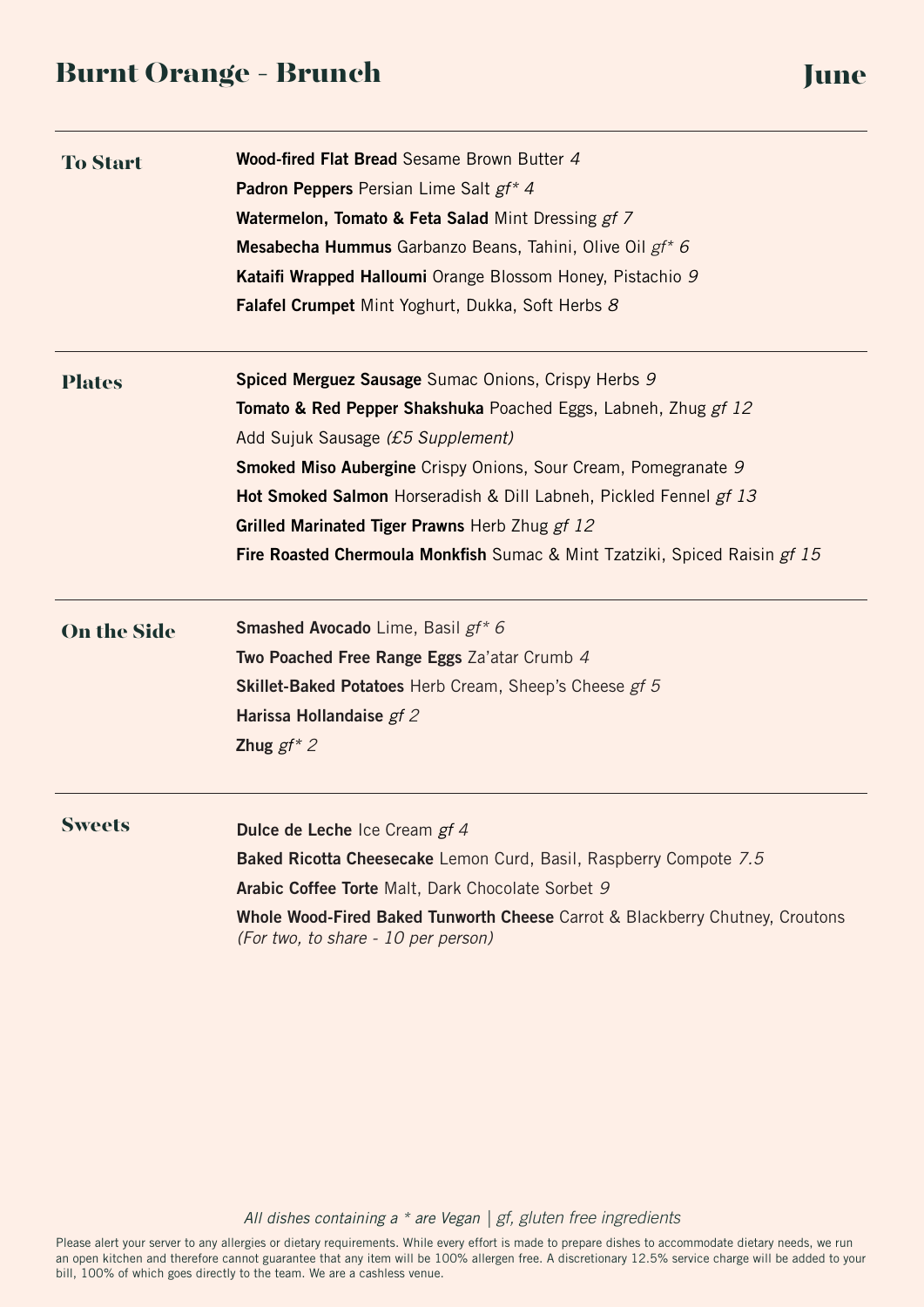## The Burnt Orange Brunch Experience

 Leave the selections to us, and we'll send a delicious spread of dishes to share - no break in conversation required.

**Wood-fired Flat Bread** Sesame Brown Butter

Watermelon, Tomato & Feta Salad Mint Dressing *gf*

**Mesabecha Hummus** Garbanzo Beans, Tahini, Olive Oil *gf\**

Kataifi Wrapped Halloumi Orange Blossom Honey, Pistachio

Falafel Crumpet Mint Yoghurt, Dukka, Soft Herbs

**Hot Smoked Salmon** Horseradish & Dill Labneh, Pickled Fennel

Spiced Merguez Sausage Sumac Onions, Crispy Herbs

**Tomato & Red Pepper Shakshuka** Poached Eggs, Labneh, Zhug *gf*  Add Sujuk Sausage *(£5 Supplement)*

**Skillet-Baked Potatoes** Herb Cream, Sheep's Cheese *gf*

**Harissa Hollandaise** *gf*

**35 per person**

*Must be shared by a minimum of 2 guests, Available for up to 6 guests.*

*All dishes containing a \* are Vegan | gf, gluten free ingredients*





**ALL DAY & LATE NIGHT** 



burnt-orange.co.uk | @burntorangeUK